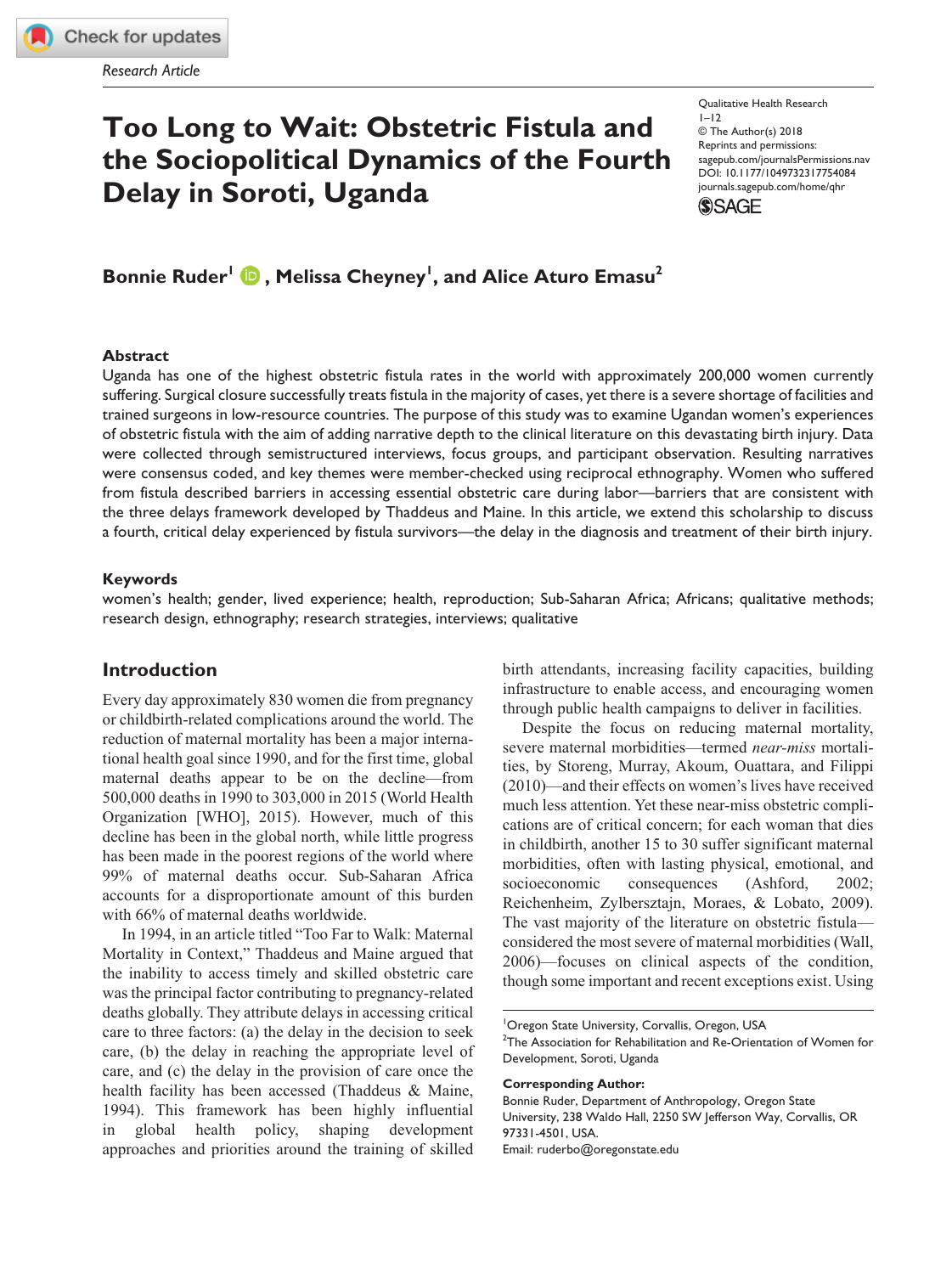qualitative approaches, researchers have studied women's experiences of living with fistula (Bangser, 2011; Barageine et al., 2015; Mselle, Moland, Evjen-Olsen, Mvungi, & Kohi, 2011; Yeakey, Chipeta, Taulo, & Tsui, 2009), women's quality of life after repair (Drew et al., 2016; Khisa & Nyamongo, 2012; Pope, Bangser, & Requejo, 2011), the difficulty of obtaining information about the condition among survivors (Krause, Lussy, & Goh, 2014; Turan, Johnson, & Polan, 2007), the social production of gendered powerlessness and its implications for fistula occurrence (Hamed, Ahlberg, & Trenholm, 2017), and neglect by nurses that contributes to fistula development (Bangser, et al., 2011; Mselle & Kohi, 2015). In addition, Heller and Hannig's (2017) recent ethnography of fistula treatment in Niger and Ethiopia complicates popular representations of women with fistula as child brides who, after their injury, become social exiles who eventually find redemption through surgical repair. In fact, many women with fistula remain embedded and supported in their communities, though an unexpectedly high number have poor or ambiguous surgical outcomes (Heller & Hannig, 2017).

The purpose of this project was to examine women's experiences of fistula through an analysis of their birth and fistula treatment seeking narratives from the onset of labor through the repair of fistula injuries and reintegration back into communities. Specially, we aimed to identify factors that contribute to prolonged suffering following the development of a fistula. Using data collected from in-depth, semistructured interviews, focus groups, and participant observation, we examined emergent themes from women's fistula narratives, ultimately interpreting them through the lens of the three delays framework. In addition, women's narratives revealed a fourth critical delay—the delay in receiving a diagnosis and accessing fistula treatment.

## **Background**

Obstetric fistula is a traumatic childbirth injury caused most often by prolonged, obstructed labor and delayed intervention. The continuous pressure of the fetus on the bladder or rectum during labor causes the tissues to become necrotic and slough away, leaving an abnormal opening, or fistula, between the vagina and the bladder and/or rectum. The result is incontinence with uncontrollable leakage of urine and/or feces from the vagina. In the majority of cases, the fetus dies of asphyxia and is delivered vaginally once the fetal tissues begin to decompose or via cesarean section once the woman receives emergency obstetric care.

The majority of obstetric fistulas can be treated successfully with surgical closure, but treatment is most efficacious when women receive immediate medical attention (Waaldijk, 1994). Most women who have undergone a successful surgical repair will remain continent, however, as many as 7% to 55% may experience postrepair residual incontinence in the form of stress incontinence, urge incontinence, and urinary urgency and frequency (Kelly & Kwast, 1993; Murray, Goh, Fynes, & Carey, 2002). A minority of obstetric fistula survivors will have such extensive tissue damage that the fistulas are irreparable or require complicated urinary diversions that transplant the ureters into the colon (Wall, Arrowsmith, & Hancock, 2008).

Despite evidence of success with treatment, access to care is severely limited due to the costs of transportation and the surgery itself, lack of awareness about the availability of treatment, and lack of health facilities and qualified fistula surgeons (Browning & Patel, 2004). Internationally, the capacity to treat fistula is estimated to be 6,500 cases per year. Surgeons cannot keep up with the new cases, let alone address the enormous backlog of unrepaired fistulas (Browning & Patel, 2004; Wall, 2006), and the social consequences of fistula are extreme. The odor from the continuous incontinence causes shame, stigma, and social isolation for women suffering from fistula. Many women experience divorce and abandonment. Husbands and families often do not understand the cause of fistula and blame the woman herself for the illness. Women living with fistula are rarely employable, commonly experience the loss of family support, and thus are often pushed deeper into poverty as a result of their injury (Bangser, 2007). Women suffering from fistula report serious mental health issues, including depression and suicidal tendencies (Browning, 2007).

## *Obstetric Fistula in the Ugandan Context*

In Uganda, the maternal mortality rate remains high at 343/100,000 (WHO, 2015). Uganda also has one of the highest population growth rates in the world along with a total fertility rate of 6.2 births per woman (Uganda Bureau of Statistics, 2012). Uganda's health facilities, skilled health professionals, and emergency obstetric care systems are most concentrated in urban areas, yet Uganda is one of the least urbanized countries in Africa with approximately 85% of its 30 million people living in rural communities (Uganda Bureau of Statistics, 2007). The availability and utilization of both skilled birth attendants and emergency obstetric care are a major concern. Currently, Uganda has only one doctor and 13 nurses or midwives per 10,000 people, compared with 24 doctors and 98 nurses or midwives per 10,000 people in the United States (WHO, 2012). Despite a national campaign to encourage women to deliver in a health facility, which included the outlawing of traditional birth attendants (TBAs) in 2010, the number of women who have skilled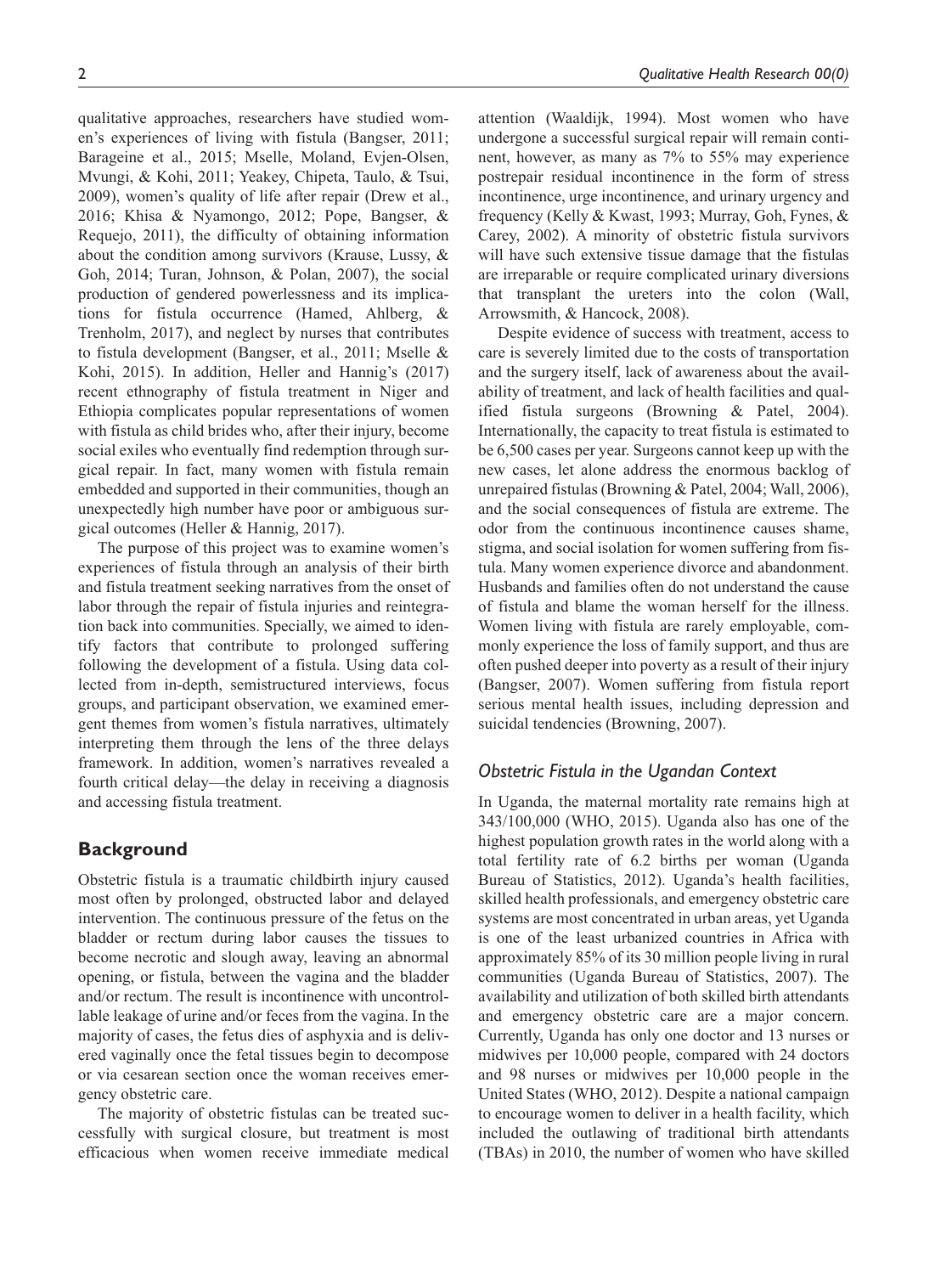attendants with them at the time of delivery is low; only 42% of women nationwide and 37% of rural women deliver in health care facilities with skilled birth attendants (Uganda Bureau of Statistics, 2007). Thus, the majority of Ugandan women deliver at home with the help of family members or with a TBA, and have no access to emergency obstetric care when needed.

As a result, Uganda has one of the highest obstetric fistula rates in the world; approximately 200,000 women currently suffer from an obstetric fistula, with an additional 1,900 new cases annually (Uganda Bureau of Statistics, 2007). The Ministry of Health has identified obstetric fistula as a major concern since 2001, yet there is currently no dedicated fistula hospital nor sufficient numbers of trained fistula surgeons in Uganda (Hancock & Collie, 2004). Obstetric fistula repair takes place in 16 facilities across the country with treatment augmented within surgical camps led by nongovernmental organizations (NGOs) and staffed by local and visiting surgeons. However, in Uganda, many women with fistula do not seek treatment due to lack of awareness, prohibitive costs, or transportation difficulties. The cost of surgical repair is between US\$350 and US\$650—an amount of money that is unattainable for the majority of women who suffer from fistulas. In addition, recent studies indicate an unusually high rate of iatrogenic fistula in Uganda, suggesting that more training and supervision is needed for medical officers and physicians in complex cesarean deliveries (Barageine, Tumwesigye, Byamugisha, Almroth, & Faxelid, 2014; Raassen, Ngongo, & Mahendeka, 2014).

#### *Research Site*

Soroti is located in the Teso District of eastern Uganda and serves as the administrative center for the Teso subregion, which is one of the most impoverished areas in the country with 53% of the population surviving on less than US\$1 per day (Uganda Bureau of Statistics, 2007). Soroti is served by one regional referral hospital, one private hospital, three health centers, and 12 subdispensaries. The regional referral hospital provides tertiary care to a catchment of 1.8 million people and serves as the referral hospital for the surrounding eight districts, though the peripheral health facilities lack the ambulances and telephones necessary for effective referral (Human Rights Network Uganda, 2012; Kaye, 2009). It is the only hospital in eastern Uganda to offer routine fistula repair.

## **Method**

The goal of this research was to use open-ended, semistructured interviews, participant observation, and reciprocal ethnography to examine women's experiences with obstetric fistula with the aim of adding narrative depth to the clinical literature on this devastating birth injury. The Institutional Review Board of Oregon State University approved the research. Local permission was granted by Ugandan health authorities, and verbal consent was obtained from all participants.

Interviews for this project took place primarily between November 2011 and February 2012 with participant observation continuing annually during 1-month long follow-up visits in 2013, 2014, and 2016. Study participants were recruited through a Ugandan NGO dedicated to increasing access to obstetric fistula treatment. Located close to the regional referral hospital, NGO staff members identify women suffering from obstetric fistula in Soroti and surrounding districts through community outreach and fistula awareness activities. Once women with fistulas are identified, the NGO staff members facilitate treatment by providing funds for transportation, medical supplies, psychological counseling,<sup>1</sup> postsurgical care, and social reintegration following treatment.

All women above the age of 18 within the Teso subregion of Uganda who had experienced an obstetric fistula and had either already completed a fistula repair (regardless of the relative success of that repair) or who were preparing for surgery were eligible for participation in this study. There were no participation constraints on the timing of fistula treatment; some women had recently experienced fistula while others had suffered from fistula for many years. Although this study design likely introduced some recall bias for participants, our approach provided the benefit of including women who had lived with fistula for many years before accessing treatment—a condition that is all too common in Uganda, and thus, one that we hoped to capture. We used purposive sampling for recruitment whereby NGO staff members described the study to potential participants during community outreach events, drop-in services at the NGO office, and during visits to the fistula ward at the hospital. Purposive sampling, also called judgment, selective, or subjective sampling, is a nonprobability sampling strategy that relies on a deliberate recruitment of individuals based on a specific set of characteristics or qualities (Bernard, 2006). Participation was voluntary; women self-selected based on a desire to tell their story and were assured that their participation in the study would in no way affect their relationship nor the support service provided by the NGO. A potential limitation of our recruitment strategy is that it excludes the voices of women still suffering from fistula who either do not know about treatment or who know about it, but have not yet been able to obtain treatment.

Our approach also included participant observation (DeWalt & DeWalt, 2011) as the ethnographic foundation for this study. The first author (B.R.) was able to use her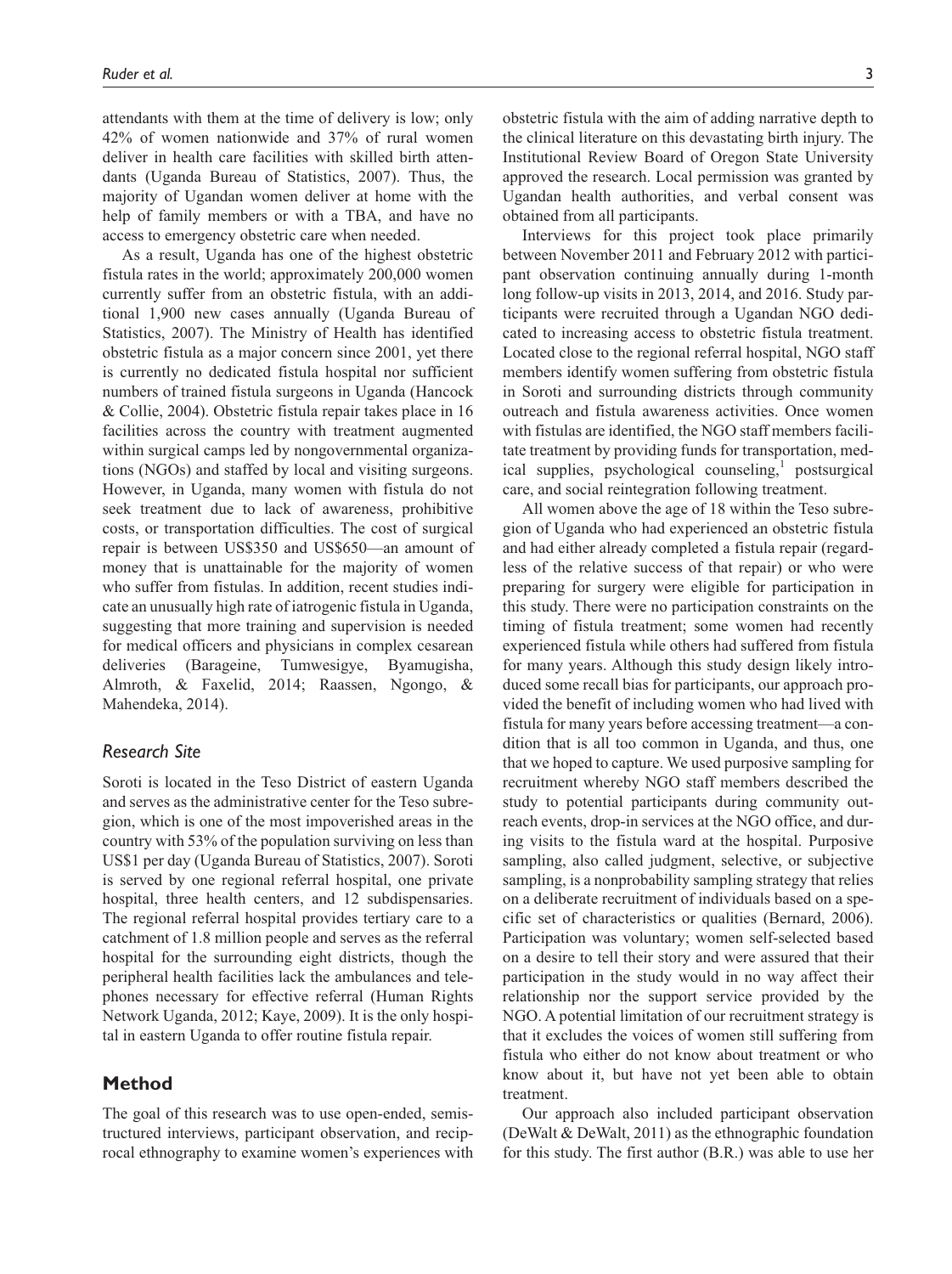positionality as a midwife to assist in the maternity ward at the regional hospital, observing antenatal care, vaginal and cesarean deliveries, and postpartum care. She also accompanied NGO staff members on daily visits to patients in the fistula ward of the hospital and to villagebased patient outreach campaigns. Collectively, participant observation allowed us to identify some preliminary thematic categories that we later explored in greater detail during interviews and focus groups.

Individual interviews  $(N = 17)$  were conducted by Ruder—a nonnative midwife-anthropologist—and local, female translators who were either native *Ateso* or *Kumam* speakers, depending on the study participant's preferred language. Both translators were experienced fistula counselors familiar with the sensitive nature of the subject matter and trained in data collection. All interviews were conducted in the participant's primary language, translated into English by the two local female translators and transcribed. Interviews lasted an average of 1 hour and took place at the NGO office or in participants' homes, depending on the interviewee's preference. As shown in Table 1, we began the interviews by asking participants to describe the birth experience that led to their fistula. Women were also prompted to talk about their lives since developing a fistula. When five interviews were complete, we transcribed and analyzed narratives to produce an initial coding system based on commonly recurring themes. Analysis of the first set of interviews indicated that the process of locating and accessing treatment for the fistula was an extremely distressing, and often overlooked, part of living with fistula. As a result of these findings, we expanded interviews to include explicit questions on (a) the diagnoses and information provided by medical staff following the birth where the fistula occurred and (b) survivors' treatment seeking experiences. Recruitment and interviews continued until no new information contributing to theory building was being supplied and concept saturation was reached (*N* = 17; Charmaz, 2006; Fusch & Ness, 2015; Glaser, 2001).

To assess the reliability and validity of our findings, we utilized reciprocal ethnography (Lawless, 1992) or member checking (Charmaz, 2006), a reflexive technique where research findings are shared with participants during focus groups to allow for further elaboration or critique of the constructs identified during individual interviews. All interview participants were invited and chose to participate in the focus groups. Two focus groups, lasting an average of 2 hours each, were conducted and audio recorded in the participants' native language at the NGO's office, with 10 and seven women participating, respectively. Interview and focus group files were proofread for accuracy following translation and transcription. Transcripts were analyzed for recurring

#### **Table 1.** Semistructured Interview Guide.

Please tell me the story of the birth that resulted in obstetric fistula.

- Where were you planning to give birth?
- Can you tell me about your labor?
- How long did your labor last?
- Where did you end up delivering?
- Who assisted you?
- What was the outcome for the baby?
- Please tell me about your experience living with fistula.
- When did you realize you had an obstetric fistula?
- How did your husband, family, and friends respond?
- What were your biggest challenges?

Please tell me about your experience seeking treatment for fistula.

- Tell me about your initial diagnosis.
- How did you learn about fistula treatment?
- How many times did you seek treatment?
- Describe your experience with medical staff when seeking treatment.

How many surgeries have you had for fistula?

- Please tell me what you think caused your obstetric fistula.
- Please tell me everything that you think contributed to your injury.

Please tell me what you think could have prevented your obstetric fistula.

thematic categories using inductive or open coding—an approach whereby emic themes are allowed to "emerge" via a close study of interview transcripts as texts (Charmaz, 2006). Narratives were consensus coded using a process wherein all three authors independently read and coded each transcript, and then met virtually to discuss emergent themes. Themes held in common were identified and those that were unique or divergent were discussed until consensus on the core themes was reached. Thematic categories were continually reviewed and refined by all three authors via close rereadings of transcripts and field notes. The combined use of participant observation, open-ended interviews, and focus groups allowed for the triangulation of emergent themes, while providing greater contextualization of women's experiences with obstetric fistula.

## **Results**

As women shared their experiences of the birth that resulted in a fistula and the process of seeking a cure, it soon became clear that participants were using storytelling to try to make sense of their experiences. The chronological details of their stories were punctuated with what Wirtz (2007) has called reflective discourses—a form of therapeutic narrative that enables participants to evaluate, critique, think through, and, in focus groups, compare their suffering: Why did this happen to me? Could it have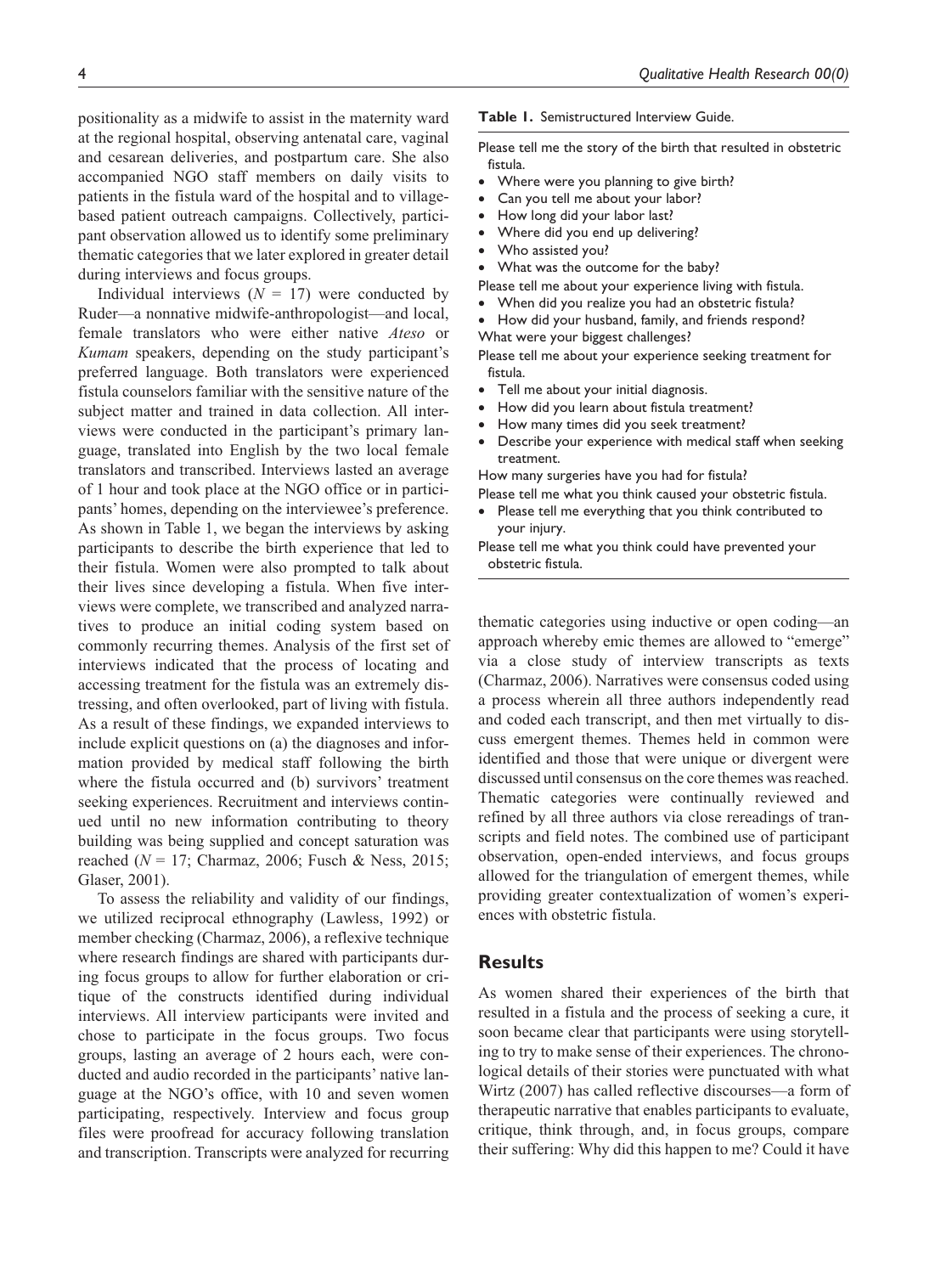been avoided? What could have been done to prevent the fistula, or once acquired, how could I have been treated earlier? As women struggled to make sense of their suffering, we were struck by the degree to which emergent themes paralleled Thaddeus and Maine's (1994) three delays model. Participants attributed, and described in great detail, the misery they had endured from prolonged, nonprogressive labors at home (Delay 1), the difficulty of getting to a hospital while laboring once a decision had been made (Delay 2), and then the agony of arriving at a facility, yet still not being able to access immediate care (Delay 3). For fistula survivors, however, we learned that the delays do not end with the delivery of their child. Participants described the pain and suffering, physical and social, that they endured while waiting for a diagnosis and treatment of their fistula. This, we argue, accounts for a fourth delay—the delay in seeking and receiving care for fistula.

## *Participant Characteristics*

Of the 17 interviews conducted, 13 were with women who had already received treatment for their fistulas at the time of the interview; the remaining four interviewees were preparing for surgery. Nine of the 17 women developed the fistula during their first pregnancy, whereas the other eight received the fistula during their fourth or greater pregnancy (participant demographics are summarized in Table 2). The mean age at which the fistula occurred was 20 years, with 10 years of age as the youngest and 35 as the oldest. Five women suffered with their fistula for less than 1 year before successful treatment, whereas the remaining women had the fistula for a mean of 9 years before treatment, with a high of 21 years before surgical repair. Thirteen of their 17 babies died during the labor that produced the fistula, three participants had hysterectomies as the result of uterine rupture, and one participant suffered both vesicovaginal and rectal fistula.

## *Obstetric Fistula and the Three Delays*

The first delay, the delay in the decision to seek care, was attributed to husbands or other decision makers not being present when labor started, anticipated abusive or harsh treatment from midwives at the hospital, a preference for TBAs, or a family history of homebirth that made them less likely to believe facility birth was needed. . The most commonly reported factor involved in delaying the decision to seek care was a lack of financial resources necessary for transportation, medical supplies, and upkeep during the hospital stay. As one participant reported,

When I started labor at home, my mother-in-law said, "Ah, this one is mature enough, she can deliver at home. Since we

**Table 2.** Demographic Characteristics, Age at Fistula Occurrence, Marital Status, No. Birth When Fistula Occurred, and Time Living With Fistula Before Receiving Treatment Among Study Participants (*N* = 17).

| Characteristics                                     | n |
|-----------------------------------------------------|---|
| Age at fistula occurrence                           |   |
| Below 18 years                                      | 4 |
| 18-25 years                                         | 6 |
| $26 - 35$ years                                     | 6 |
| $36 - 40$ years                                     | ı |
| Marital status                                      |   |
| Single, never married                               | 2 |
| Remained married                                    | 2 |
| Divorced/separated                                  | 7 |
| Divorced and reunited                               | 3 |
| Widowed                                             | 3 |
| No. pregnancy when fistula occurred                 |   |
| Ist pregnancy                                       | 9 |
| 3rd pregnancy                                       |   |
| 4th pregnancy                                       | 4 |
| 8th or 9th pregnancy                                | 3 |
| Time living with fistula before receiving treatment |   |
| I-6 months                                          | 4 |
| $I-4$ years                                         | 5 |
| 5–9 years                                           | 3 |
| 10-14 years                                         | 2 |
| 20-21 years                                         | 3 |

don't have money for the hospital, let her deliver at home." I labored for four days at home. On the fifth day, they just pulled out the dead baby.

For this participant, and many other survivors of obstetric fistula, the decision makers—those who hold the power in the family—never agreed to seek care. Instead she, and thousands of women like her, labor for days at home perpetually suspended in the first delay. In this study, participants reported labors lasting as long as 7 days, as danger signs were missed (or intentionally ignored), resulting in disastrous outcomes for both mother and baby: "My mothers-in-law kept saying it is not yet time. On the third day, the baby's hand came out. Then my uncle rushed me to the hospital on a bicycle, but it was too late."

The second delay—the delay in accessing care—was overwhelmingly attributed to lack of money for transportation. Sometimes husbands were away and did not leave money; other women reported that the family simply did not have enough money for transportation. Additional factors driving this delay included the difficulty of finding viable transportation, particularly at night; impassable roads, especially during the rainy season; and insurgency or political unrest which made travel to a facility too dangerous.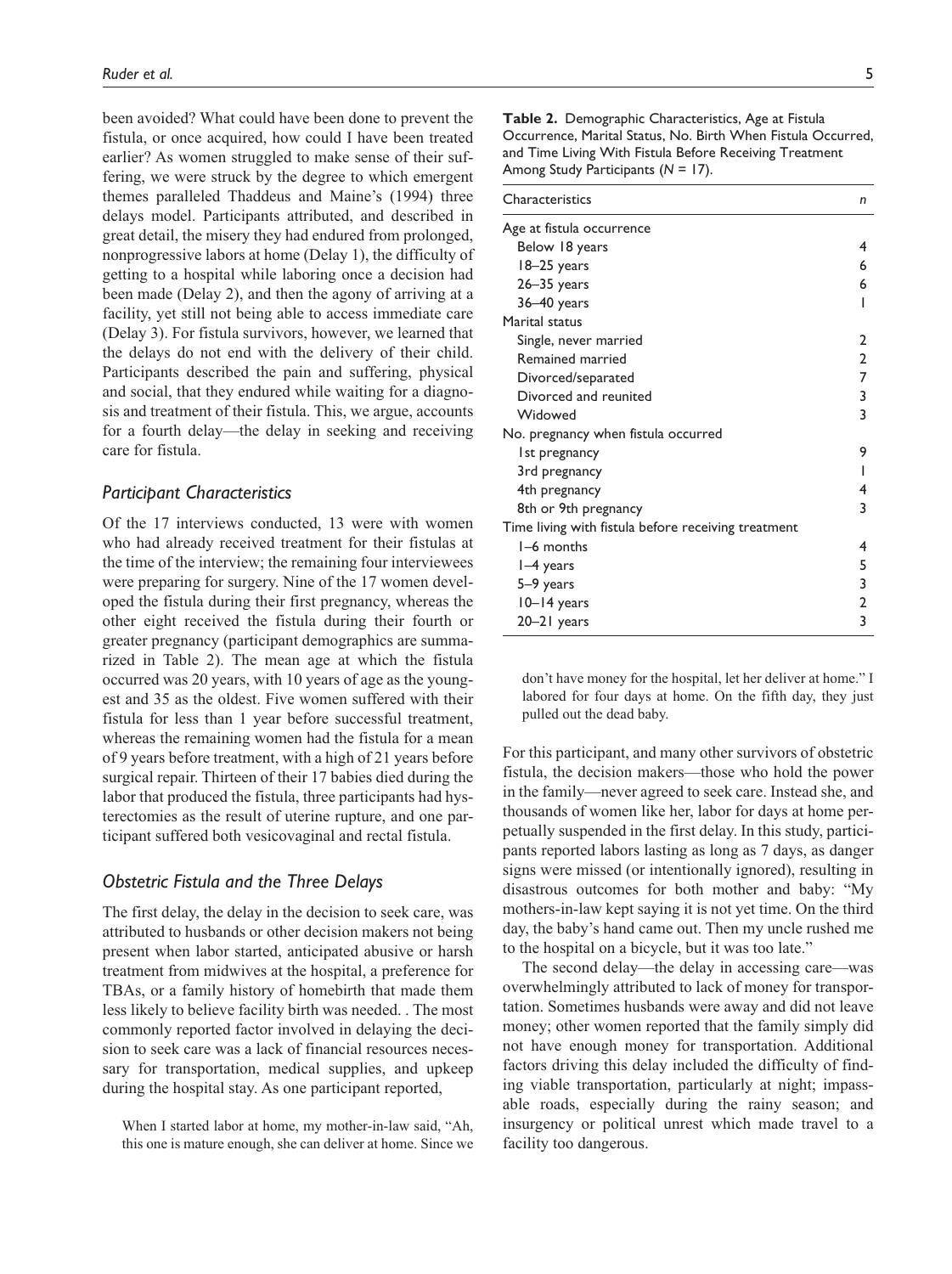Several women reported making it to the nearest health center, only to experience transportation delays when they were referred to higher level care, as one participant, a mother of two, shared,

I started labor pains in the garden in the early morning. After breakfast, I went to the Health Center. I was checked by the midwife there, and she assured me I would give birth but just the time, it was not yet the right time. So I stayed in labor the whole day. At around 7:00 p.m. the labor pains worsened, but the baby did not come out. I tried to push the baby and it would not come out. In the morning the midwife again checked and she told me that the baby had lost energy, therefore I needed to be taken to the main hospital. But because of the transportation problem and it still being very early in the morning, we could not go. We reached the hospital at around 2:00 p.m. Getting transport was hard.

When we reached the hospital, the doctor checked me, and I was rushed to the theater. The next morning when I regained consciousness, the doctor told me to have courage because of the news he was about to deliver. He said that the baby had died, and the uterus had also ruptured. They could not repair [my uterus] and had to remove it.

It is important to note that the second delay was reported among participants who lived as close as 3 to 5 miles from the hospital, indicating that infrastructural barriers were significant even within these relatively short distances. Another participant, a mother of four, lived only 5 miles from the hospital. She described this distance as "too far for a woman in active labor to walk"; without the means or a mode of transportation even very short distances can contribute to serious delays. After 2 days of labor, she was eventually pushed to the hospital on a bicycle only to find her baby had already died.

The third delay—the delay in the provision of care occurred when women arrived at the health facility in labor yet still experienced a prolonged delay before receiving care. Participants reported that this delay was due to shortages of essential supplies at the hospital and severe shortages in the number of medical staff, resulting in what participants often called "negligent care."

Unexpectedly, three of the fistula survivors interviewed had planned hospital deliveries and arrived at the hospital shortly after the onset of labor, and yet acquired their fistula while waiting to receive care at the health facility or at the referral hospital. Overcrowding, staff shortages, and resource scarcity commonly forced women to wait multiple days to receive care, with severe maternal and fetal consequences:

I started labor in the night and then in the morning I went to the hospital. I stayed there for three days. They kept on checking on me, but they told me the baby was not yet due. The time was not yet due for the baby to come out. On the

fourth day, they took me to the theater. After the operation, I was told that the child had already passed. After some days, I realized that I was wetting my bed, and as each day passed, the rate of wetting the bed increased.

This woman's story is important because despite having followed the national and international recommendations for safe childbirth—that is, to get to a health facility when labor begins—her birth ended in a fetal demise, a hysterectomy, and an obstetric fistula, after waiting for days in the hospital unattended. Participant observation at the regional referral hospital confirms that this scenario is not uncommon. Labor and delivery wards are almost always full, with the poorest patients lying on mats on the floor, often neglected. Midwives work long hours for a meager salary and must contend with continuous shortages of even the most basic supplies. These factors conspire to create long and often devastating delays in receiving even the most basic of care. Long delays at health facilities, along with the likelihood of neglect and abusive treatment, are well known among rural women, leading some to believe they are better-off delivering in the village with their local TBA.

# *The Fourth Delay: The Delay in Receiving Treatment for Fistula*

In addition to these three delays, survivors of obstetric fistula reported experiencing a fourth delay—the delay in accessing treatment for their fistula. Similar to the three delays identified by Thaddeus and Maine, the fourth delay is a result of the inability to access timely and skilled obstetric care, in this case, to treat their obstetric complication. Participants reported waiting from several months to 21 years to receive treatment. They spoke of this delay in accessing treatment as the most difficult and painful part of their fistula ordeals. Many women did not know about treatment and spent years suffering before learning of the possibility of a cure. Participants also described the experience of returning to their communities with a fistula, which almost invariably resulted in isolation, divorce, and abandonment. Families and communities did not understand the cause of fistula, and women themselves were frequently blamed. Participants described having no pads or means to conceal the incontinence, and no running water to wash away the odor. One participant's story poignantly illustrates the barriers implicated in the fourth delay.

A fistula survivor, who was 38 years old at the time of her interview, came from a large family of seven children and did not have the opportunity to attend school. When she was 14 years of old, she was forced to marry a 16-year-old boy she had never met. Shortly after the marriage, she conceived. She did not attend antenatal care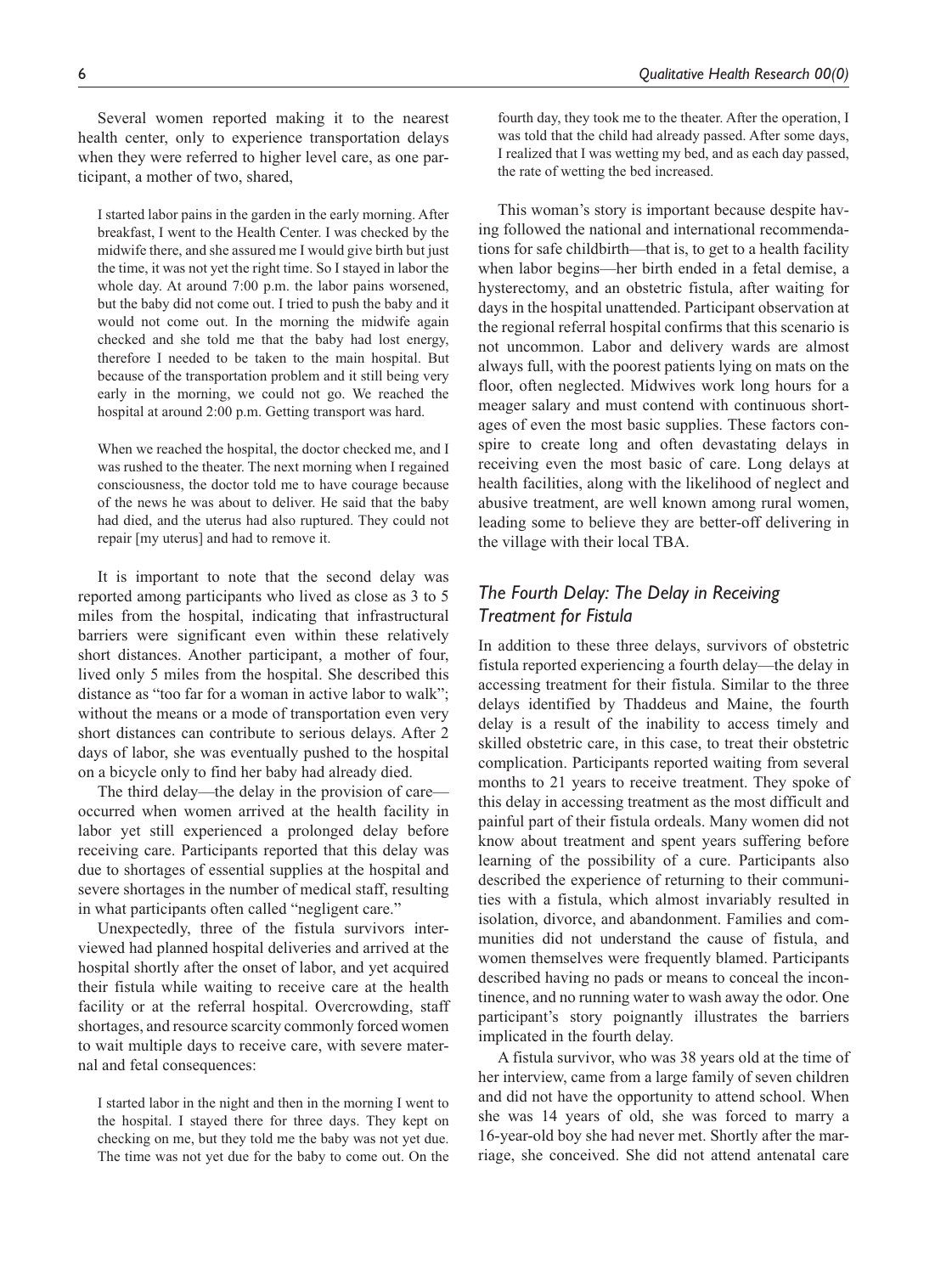because, at the time, travel by road was unsafe due to political unrest. Likewise, when she started labor, it was not safe to travel to the hospital. She labored at home for 3 days attended only by her mother-in-law. On the fourth day, her mother-in-law was finally able to deliver the baby who died within the hour.

She was devastated by the death of her baby, and what followed intensified her suffering. When she started leaking urine following the birth, her husband's family pressured him to desert her and send her back to her family. Now incontinent, isolated, and mourning the death of her child, she also wanted to return to her family. Yet her young husband refused,

My husband was so helpful, but all his relatives deserted us. They were advising him to get another woman. And they asked, since my husband was still young, why was he wasting time with this stenchy woman—me.

The people of my husband deserted me and they deserted our whole family. My friends from my husband's village also deserted me. But my family and friends from my home village did not desert me. So I would tell my husband, "since your people don't want me, let me go back to people who want me." But he would say, "you did not get the problem there, you got it here. Until we solve it, you're not going back."

This participant's story is unusual in this regard as she was one of only two women in our study who remained married and felt supported by their husbands following their fistula. Neither she nor her husband had ever heard of an obstetric fistula, and they were unaware that her condition could be treated. When she was around 18 years old, she conceived again. She attended antenatal care this time, but the midwives never told her about treatment for the fistula. When she began labor, she again gave birth at home. Fortunately, the delivery was uncomplicated, and this participant gave birth to a healthy baby girl, followed by five more children in the coming years, all born at home. In her words,

There was no problem in giving birth to the rest of the kids. I used to go for antenatal care, but I couldn't go give birth in the hospital . . . The stench that was coming out of me made me fear going to the hospital because also I knew the nurses would abuse me and neglect me since I was smelly.

Although this participant did not seek out medical care for her births, she and her husband did look for treatment for her fistula. Their first glimmer of hope came when they heard of a hospital in northern Uganda that was offering treatment. They traveled there, and she was examined and "taken to the theater" several times. Unfortunately, she was not treated: "I was not operated

She returned home still suffering from fistula. Eventually her husband heard over the radio that there were doctors coming to a private hospital 60 miles away, so again they traveled in search of treatment. When they arrived, they found 50 women suffering from obstetric fistula waiting to be seen. This participant felt extreme relief to see that she was not alone with her condition, as she met several others, "leaking, just like me." The relief, however, was short lived. As she described, "Out of the fifty of us who were there, only nine women were worked on, and then the doctor was called on the phone. The white doctor had to leave. The rest of us didn't get treatment."

She and her husband returned home feeling defeated; her only hope was the knowledge that treatment did exist for her condition. However, seeking treatment resulted in an enormous economic burden on her family, as they could not continue to spend precious resources traveling in search of a cure, only to be repeatedly disappointed. Then, in 2005, a staff member from a local NGO visited this participant's village. She met with them, and shortly thereafter with the NGO's help, she again sought treatment. It took two surgeries, but finally after 10 years, she was cured. For the first time in all the years of seeking help, a doctor finally explained to her what had caused the fistula.

The barriers this participant faced in accessing care were not unique. In our study, women commonly reported receiving minimal or inaccurate information from medical personnel and/or receiving a misleading or inaccurate diagnosis. In other participants' words,

When I explained my problem to the doctor, he said maybe because we used a machine to pull out the baby, that machine must have pricked the bladder. But it will heal over time.

They just told me that I should go back home. They gave me medicines to swallow, and said I'll be fine. But the problem continued.

When I explained my condition, I wanted to know why I was leaking and the nurse explained that it was too much drip (intravenous) water. The nurse told me to go back home and be patient, with time it will dry. So I went back home with my urine, frustrated, and stayed with it. I felt disappointed, especially when I went back home and the local people told me it was urine and not drip water. So I ask myself, when I go to the experts, they tell me it is water, when I come to the local people, they tell me it is urine. So, where should I go?

Thus, the cause of the fistula was frequently a mystery to participants. Like members of their community, women tended to blame TBAs, doctors, or even witchcraft. These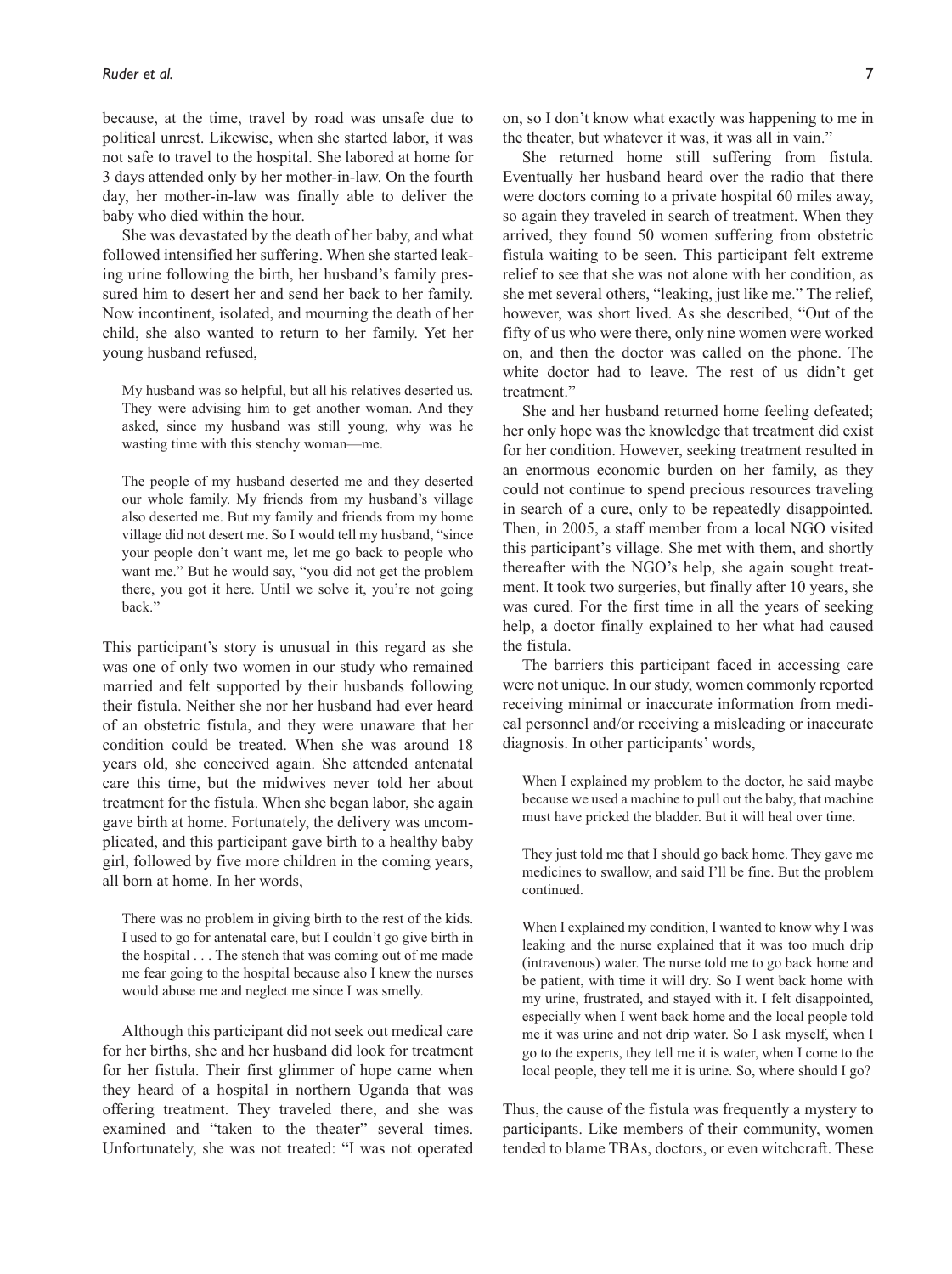beliefs often were not challenged when women sought medical treatment.

The lack of accurate and clear communication from medical personnel was repeatedly described as a key factor contributing to the hardship participants experienced during the fourth delay, as captured in this participant's reflections during one of the focus groups:

I was operated on five times. I was not told why the surgeries were not successful. After, the doctor would just tell me to take four or six months and come back. But the reason why it was unsuccessful, I was not told. So I felt that I was going to die with this because there was no treatment for it.

Other participants began to mistrust medical staff. Some talked of being "tricked":

The tricks from the medical personnel . . . they keep on telling you, "if you take this, you are going to get well," and yet actually you never get well . . . So when I went to the hospital here they told me I would get well, but I needed to go to the other hospital for treatment. Then when I went there, they told me the doctor is what? The doctor is not yet around. So it came to my mind that perhaps this disease in not curable. They are just trying to use tricks on me . . . I actually felt that perhaps it would have been good if instead of telling me "you go and come back when the doctor comes" they first should have told me the type of treatment so that I knew there truly was treatment, rather than telling me the doctor is not there.

As a result of the fourth delay, participants discussed feeling depressed, hopeless, ashamed, ostracized, and even suicidal:

That was the worst experience of my life. I felt like dying. Nobody was staying with me. I was alone and the urine would flow too much. The urine actually tore my body parts—the skin around my private parts was worn out and there was nothing I could do.

Women who suffered from fistula described enduring harsh, discriminatory treatment from medical personnel. For some, this mistreatment combined with the shame of their condition prevented them from seeking treatment:

We felt so ashamed of ourselves, and that feeling would not let us go beyond our houses. Because even when you reach the hospital you find the nurses say, "Who's that one? Who's smelling? Who are you? You're so dirty!" So, you feel so ashamed. And so we took time to go and seek treatment.

The lack of financial resources necessary to access treatment presented an additional barrier. Although user fees were theoretically abolished in Uganda in 2001, charges for transportation, medical supplies, and upkeep during hospital stays, in practice, prohibited fistula survivors from seeking and receiving treatment:

They (the nurses) told me to come back and look for the money for the operation, but I didn't have the money. I don't know how much they wanted, but they just said to go sell a bull. And since I was in this condition, how would I even have a bull?

Participants described making multiple trips to hospitals and health facilities in search of treatment. Medical staff referred women to higher level hospitals, and radio advertisements announced short-term fistula camps, both of which required financial resources. This referral process, which is routine in high-income nations, resulted in enormous financial costs for victims of obstetric fistula in the Ugandan context:

At the hospital the doctors checked on me, but I was advised to go back home and come later due to the overwhelming number of patients. When I returned home, my uncle, who had sold the bull for money, spent it all. Therefore, when the time came for me to go back to the hospital, there was no money.

# **Discussion**

Participants' stories describe the profound human costs associated with the three delays and the ways these can result in obstetric fistula, a devastating "near-miss" mortality. Their narratives also call attention to a fourth delay—the delay in receiving treatment for their fistula. For fistula survivors, the fourth delay was at the core of their suffering. This is likely due to the devastating nature and consequences of obstetric fistula—especially social isolation and ostracism. Furthermore, participants' stories elucidate the often-insurmountable barriers women face as they seek treatment. Even women who only waited months for treatment were traumatized by this time, as they were often shunned and rejected by their families when they returned home incontinent. While analyzing their stories, we were continually struck by the realization that these women are the "lucky ones." For every woman who faces challenges in acquiring treatment, many hundreds more are never able to access care.

Women who sought treatment overcame enormous structural barriers. While some women were cured during their first attempt at seeking treatment, many more experienced multiple disappointments at great economic and personal cost. These women demonstrated considerable agency, repeatedly seeking a cure, referred from one hospital to the next, often without a complete or accurate diagnosis. The tragedy of their stories is not only the long waits they endured, the scarce resources wasted, and distances traveled but also the lack of respect they felt they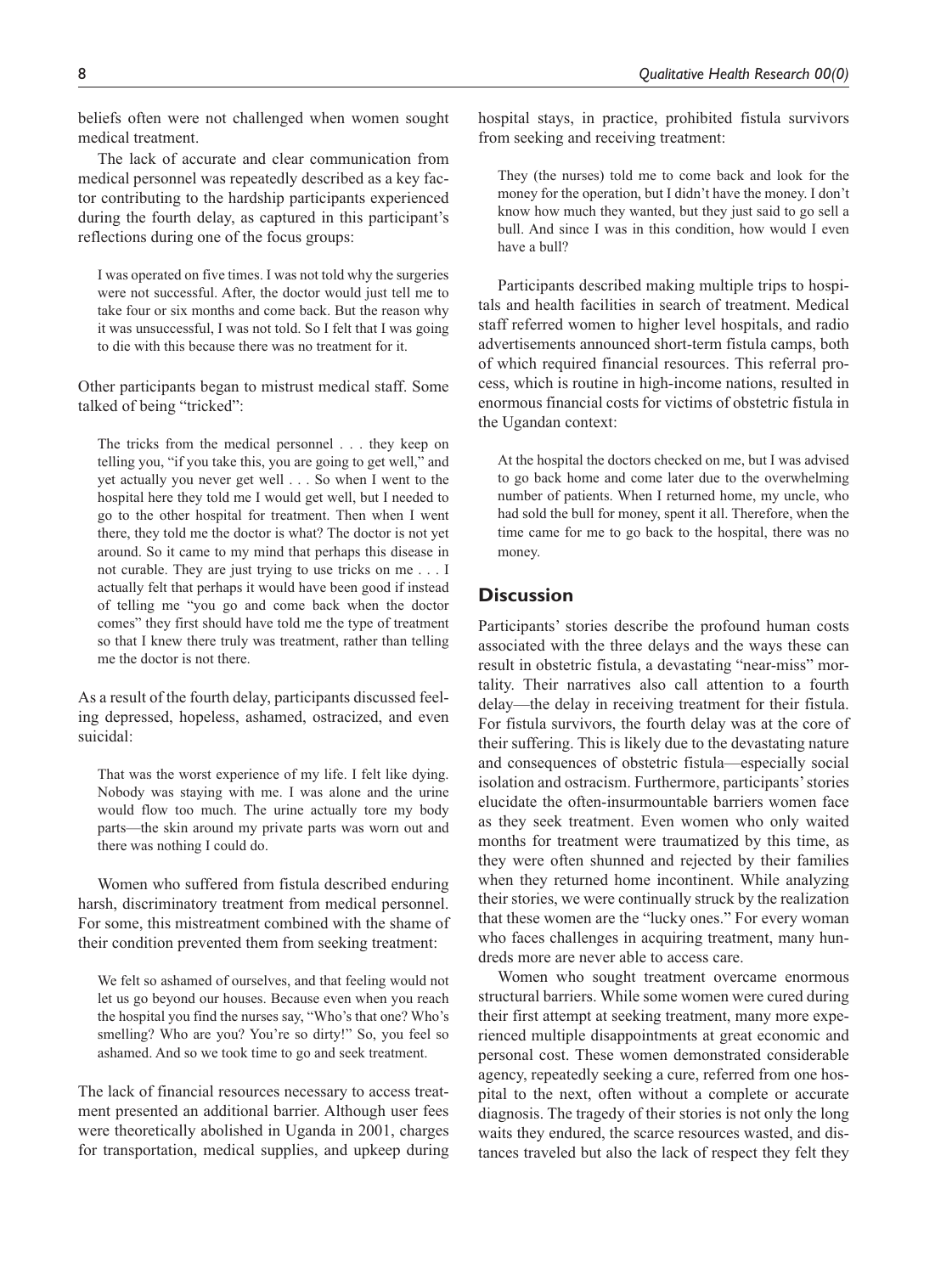were shown by health professionals as they sought care. Participants described enduring harsh, disrespectful treatment and receiving minimal information from medical personnel. Many also received inaccurate information; they were told that it was not urine, but water they were leaking; that the leaking was normal; or that it would heal over time. Participants experienced such inaccurate diagnoses and misinformation as cruel and confusing. Most had no choice but to "return home, still leaking and try to find more money to try again."

A body of literature emerging largely from the field of oncology has described the evolution of diagnostic disclosure in biomedicine (Del Vecchio Good, Good, Schaffer, & Lind, 1990; Taylor, 1988), and cultural differences in the extent and quality of the information provided to patients have been well documented (Beyene, 1992; Gordon & Paci, 1997). A limitation of this study is that medical staff were not asked directly about their beliefs and practices around providing a diagnosis to women who experience incontinence after childbirth. However, previous research suggests a few possible causes for this treatment. First, it is important to note that obstetric fistula awareness and treatment campaigns are a relatively recent development with incomplete implementation across Uganda (Velez, Ramsey, & Tell, 2007). Many nurses and medical staff have only recently, if ever, received training on obstetric fistula etiology and prognosis; thus, genuine medical uncertainty may contribute to misdiagnoses.

A second possibility, which may coexist with medical uncertainty, is that the lack of information and inaccurate diagnosis are an extension of the mistreatment and disrespectful care that many women experience during childbirth. Several recent studies that have reviewed decades of research on disrespectful and abusive maternity care (Bohren et al., 2015; Bowser & Hill, 2010; Bradley, McCourt, Rayment, & Parmar, 2016; Freedman et al., 2014), and along with the Universal Rights of Childbearing Women Charter (White Ribbon Alliance, 2011) and the WHO's (2014) statement on the *Prevention and Elimination of Disrespect and Abuse During Facility-Based Childbirth*, have drawn international attention to this pervasive issue. Women in this study corroborated Bohren and colleagues' (2015) findings on the types of mistreatment women experience in childbirth as they shared their own stories of disrespect from health care providers. Furthermore, participants described an escalation of disrespect and cruel treatment during their quest for diagnosis and repair of their birth injury. Fistula survivors described forms of disrespect that included verbal abuse, stigma, discrimination, overt shaming, and targeted humiliation from nurses and midwives, as well as neglect, long delays, ineffective communication, "intentional dishonesty," and health system failures within understaffed and underprovisioned facilities.

As researchers, we grappled with what to make of these stories of misinformation and disrespect. Having witnessed the challenging conditions maternity providers are forced to navigate in Uganda, we find it simplistic to vilify the doctors, nurses, and midwives who sent women home with empty promises of healing that at least some likely knew would not come. Are we to attribute the cases of misinformation to a cultural norm whereby women, and especially poor, fistula-ridden women, are assumed not to be able to understand their condition, and therefore, no viable explanation is forthcoming? Or do fallacious assertions make a strange and tragic kind of sense in a system where providers know a cure is very unlikely to be obtained?

Bradley and colleagues (2016) offered a multilevel framework for understanding the misinformation and other forms of disrespect and abuse in childbirth that exacerbate suffering. Their approach seeks to link the micro-level experience of disrespectful care with mesolevel influences such as poverty, gender inequality, poor work environments, and hierarchical/institution-centered thinking and macro-level influences that include colonial legacy, structural inequality, and ineffective health systems, policies, and institutions. Using this framework, it is possible to situate Uganda's maternity care system within a postcolonial context characterized by a highly patriarchal system intent on the institutional control of birthing bodies, massive resource scarcity, and a tendency for skilled providers to leave the country. When combined with pervasive gender inequality, the result may be a maternity care system that functionally delegitimizes women's embodied experiences of childbirth and that all too frequently results in delays that culminate in fistula. In such a system, women may undergo surgery multiple times without receiving any explanation of their diagnosis or for why the surgery was ultimately unsuccessful.

Whereas Bradley and colleagues' conceptual framework recasts blame from individual health workers to larger social and historical forces, Jewkes and Penn-Kekana (2015) have argued that disrespect and shaming of patients may be seen as a strategy health workers employ (albeit unconsciously) as a means of compensating for their own feelings of disempowerment within a hierarchical medical system. Engaging in disrespectful speech and behavior allows for a certain social distancing that begins during medical training (Jewkes, Abrahams, & Mvo, 1998) and continues after initiation into the field. This distancing may enable self-preservation within extraordinarily demanding environments (Hunter, 2004). Difficult working conditions—underprovisioned, understaffed, and overcrowded facilities combined with low pay and low respect—are themselves a form of indirect violence which takes a toll on health care providers (Jewkes et al., 1998) and the women they serve.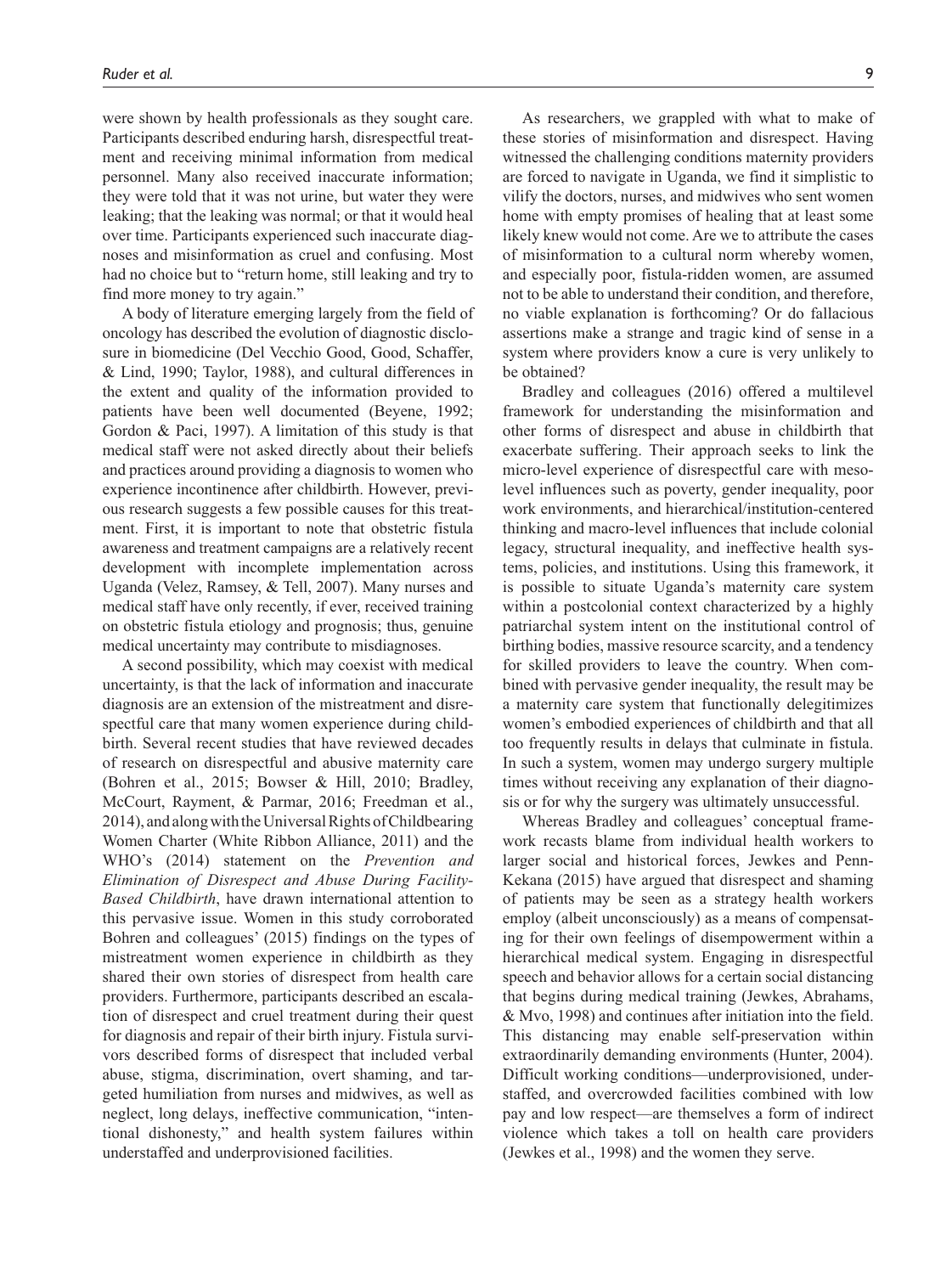Overall, the findings in this study illuminate structural and socioeconomic inequities that create insurmountable barriers to accessing care for many poor, rural, pregnant women. The inability to reach fistula care in a timely manner—what we have called the fourth delay—is a result of macro-level economic forces, social inequality, and structural violence (Farmer, 2003; Galtung, 1969), rather than a personal failure or failure of agency. In Uganda, the impact of structural violence is deeply embedded in the fabric of society. In this way, gender inequities, malnutrition, unequal land rights, and marginalization of the poor are "misrecognized" as normal (Bourdieu, 2000). Although the three delays model and the contextual challenges it describes have been acknowledged for more than a decade, in Uganda, the national rhetoric surrounding maternity care is still directed at the individual with the imagined belief that pregnant women have a high degree of "choice" in her decision about where to give birth. The intimate narratives fistula survivors provide tell a very different story—a story wherein agency is constrained by poverty and gendered inequality, often with disastrous consequences. Women's experiences of the four delays also extend our understanding of the negative impact of disrespect and abuse in maternity care as they provide a powerful disincentive for women to seek facility-based care, and, all too often, a humiliating experience for those who do.

# **Conclusion**

In conclusion, this study aimed to use ethnographic methods to examine women's experiences with obstetric fistula and to add narrative depth to the clinical literature on this "near-miss" mortality. Findings indicate that women who suffer from fistula navigate multiple barriers in their attempts to access essential obstetric care during labor; these barriers are consistent with the widely cited three delays framework developed by Thaddeus and Maine (1994). However, participants' narratives also extend this scholarship to illuminate a fourth, critical delay—the delay in the diagnosis and treatment of their birth injury. Women's birth and fistula treatment seeking narratives highlight the psychological and social suffering, dehumanizing and disrespectful treatment, and economic burden associated with the fourth delay. As global efforts mobilize to eliminate obstetric fistula, the fourth delay must be more closely examined. In addition to increasing treatment capacity, maternity care systems must also attend to the issues of misinformation, disrespect, and diagnostic disclosure. By widening our lens to reconfigure the fourth delay as a symptom of a larger continuum of disrespect, structural violence, and gendered abuse, the need to intensify global efforts around safe *and* respectful maternity care crystallizes, for safety and respect are inextricable. International efforts focused on reducing maternal mortality must widen their lens to include women who nearly averted death, yet continue to suffer lasting physiologic and psychosocial consequences of their birth experiences.

## **Declaration of Conflicting Interests**

The author(s) declared no potential conflicts of interest with respect to the research, authorship, and/or publication of this article.

#### **Funding**

The author(s) received no financial support for the research, authorship, and/or publication of this article.

#### **Note**

1. The nongovernmental organization (NGO) we worked with provides intensive psychological counseling services for fistula survivors, though it is important to note that this is in no way the standard of care in Uganda. Standard fistula care has disproportionately focused on repair of the physical injury with very little, if any, attention paid to the widely reported negative psychosocial sequelae of this birth injury (Tayler-Smith et al., 2013).

## **ORCID iD**

Bonnie Ruder D <https://orcid.org/0000-0001-9663-1429>

#### **References**

- Ashford, L. (2002). *Hidden suffering: disabilities from pregnancy and childbirth in less developed countries*. Washington, DC: Population Reference Bureau, MEASURE Communication.
- Bangser, M. (2007). Strengthening public health prioritysetting through research on fistula, maternal health, and health inequities. *International Journal of Gynecology & Obstetrics*, *99*, 16–20. doi:10.1016/j.ijgo.2007.06.016
- Bangser, M., Mehta, M., Singer, J., Daly, C., Kamugumya, C., & Mwangomale, A. (2011). Childbirth experiences of women with obstetric fistula in Tanzania and Uganda and their implications for fistula program development. *International Urogynecology Journal*, *22*, 91–98. doi:10.1007/s00192-010-1236-8
- Barageine, J. K., Beyeza-Kashesya, J., Byamugisha, J. K., Tumwesigye, N. M., Almroth, L., & Faxelid, E. (2015). "I am alone and isolated": A qualitative study of experiences of women living with genital fistula in Uganda. *BMC Women's Health*, *15*, Article 73. doi:10.1186/s12905-015- 0232-z
- Barageine, J. K., Tumwesigye, N. M., Byamugisha, J. K., Almroth, L., & Faxelid, E. (2014). Risk factors for obstetric fistula in Western Uganda: A case control study. *PLoS ONE*, *9*(11), e112299. doi:10.1371/journal.pone.0112299
- Bernard, R. H. (2006). *Research methods in anthropology: Qualitative and quantitative approaches*. Lanham, MD: AltaMira Press.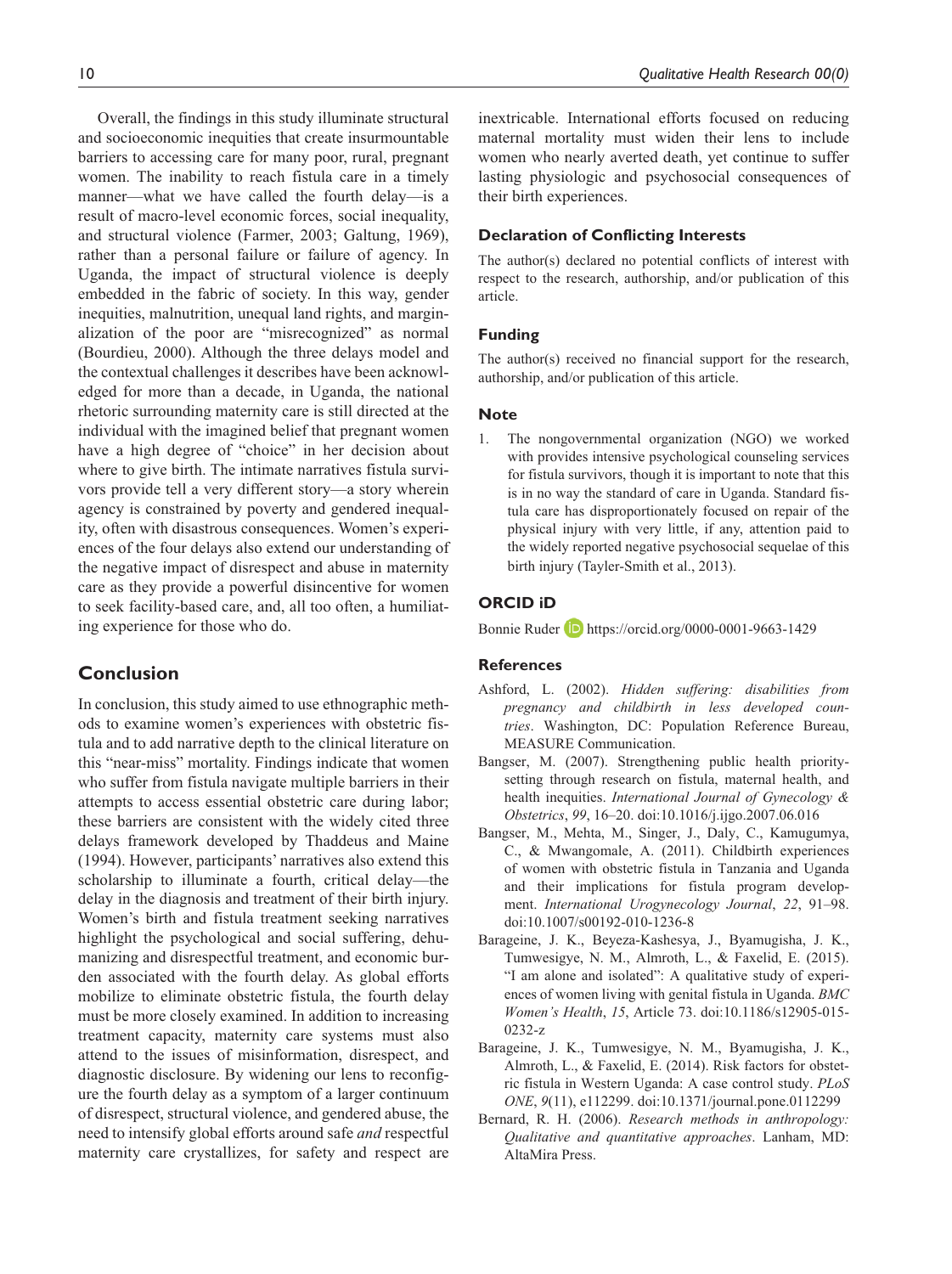- Beyene, Y. (1992). Medical disclosure and refugees. Telling bad news to Ethiopian patients. *Western Journal of Medicine*, *157*, 328–332.
- Bohren, M. A., Vogel, J. P., Hunter, E. C., Lutsiv, O., Makh, S. K., Souza, J. P., . . . Tunçalp, Ö. (2015). The mistreatment of women during childbirth in health facilities globally: A mixed-methods systematic review. *PLoS Medicine*, *12*(6), e1001847. doi:10.1371/journal.pmed.1001847
- Bourdieu, P. (2000). *Pascalian meditations*. Stanford, CA: Stanford University Press.
- Bowser, D., & Hill, K. (2010). *Exploring evidence for disrespect and abuse in facility-based childbirth*. Boston: USAID TRAction Project, Harvard School of Public Health.
- Bradley, S., McCourt, C., Rayment, J., & Parmar, D. (2016). Disrespectful intrapartum care during facility-based delivery in Sub-Saharan Africa: A qualitative systematic review and thematic synthesis of women's perceptions and experiences. *Social Science & Medicine*, *169*, 157–170. doi:10.1016/j.socscimed.2016.09.039
- Browning, A. (2007). The circumferential obstetric fistula: Characteristics, management and outcomes. *BJOG: An International Journal of Obstetrics and Gynaecology*, *114*, 1172–1176. doi:10.1111/j.1471-0528.2007.01329.x
- Browning, A., & Patel, T. L. (2004). FIGO initiative for the prevention and treatment of vaginal fistula. *International Journal of Gynecology & Obstetrics*, *86*, 317–322. doi:10.1016/j.ijgo.2004.05.003
- Charmaz, K. (2006). *Constructing grounded theory: A practical guide through qualitative analysis*. Thousand Oaks, CA: Sage.
- Del Vecchio Good, M.-J., Good, B. J., Schaffer, C., & Lind, S. E. (1990). American oncology and the discourse on hope. *Culture, Medicine, and Psychiatry*, *14*, 59–79. doi:10.1007/ BF00046704
- DeWalt, K., & DeWalt, B. (2011). *Participant Observation: A guide for fieldworkers*. Lanham, MD: Rowman Altamira.
- Drew, L. B., Wilkinson, J. P., Nundwe, W., Moyo, M., Mataya, R., Mwale, M., & Tang, J. H. (2016). Long-term outcomes for women after obstetric fistula repair in Lilongwe, Malawi: A qualitative study. *BMC Pregnancy Childbirth*, *16*, Article 2. doi:10.1186/s12884-015-0755-1
- Farmer, P. (2003). *Pathologies of power: Health, human rights, and the new war on the poor* (Vol. 4). Berkeley, CA: University of California Press.
- Freedman, L. P., Ramsey, K., Abuya, T., Bellows, B., Ndwiga, C., Warren, C. E., . . . Mbaruku, G. (2014). Defining disrespect and abuse of women in childbirth: A research, policy and rights agenda. *Bulletin of the World Health Organization*, *92*, 915–917. doi:10.2471/BLT.14.137869
- Fusch, P. I., & Ness, L. R. (2015). Are we there yet? Data saturation in qualitative research. *The Qualitative Report*, *20*, 1408–1416. doi:10.1191/0967550704ab004oa
- Galtung, J. (1969). Violence, peace, and peace research. *Journal of Peace Research*, *6*, 167–191.
- Glaser, B. (2001). *The grounded theory perspective: Conceptualization contrasted with description*. Mill Valley, CA: The Sociology Press.
- Gordon, D. R., & Paci, E. (1997). Disclosure practices and cultural narratives: Understanding concealment and silence

around cancer in Tuscany, Italy. *Social Science & Medicine*, *44*, 1433–1452. doi:10.1016/S0277-9536(96)00198-0

- Hamed, S., Ahlberg, B.-M., & Trenholm, J. (2017). Powerlessness, normalization, and resistance: A Foucauldian discourse analysis of women's narratives on obstetric fistula in Eastern Sudan. *Qualitative Health Research*, *27*, 1828–1841.
- Hancock, B., & Collie, M. (2004). Vesico-vaginal fistula surgery in Uganda. *East and Central African Journal of Surgery*, *9*, 32–37.
- Heller, A., & Hannig, A. (2017). Unsettling the fistula narrative: Cultural pathology, biomedical redemption, and inequities of health access in Niger and Ethiopia. *Anthropology & Medicine*, *24*, 81–95. doi:10.1080/13648470.2016.1249 252
- Human Rights Network Uganda. (2012). *Report on the state of regional referral hospitals in Uganda*. Retrieved from <http://library.health.go.ug/download/file/fid/2073>
- Hunter, B. (2004). Conflicting ideologies as a source of emotion work in midwifery. *Midwifery*, *20*, 261–272. doi:10.1016/j. midw.2003.12.004
- Jewkes, R., Abrahams, N., & Mvo, Z. (1998). Why do nurses abuse patients? Reflections from South African obstetric services. *Social Science & Medicine*, *47*, 1781–1795. doi:10.1016/S0277-9536(98)00240-8
- Jewkes, R., & Penn-Kekana, L. (2015). Mistreatment of women in childbirth: Time for action on this important dimension of violence against women. *PLoS Medicine*, *12*(6), e1001849. doi:10.1371/journal.pmed.1001849
- Kaye, D. (2009). Quality of midwifery care in Soroti district, Uganda. *East African Medical Journal*, *77*, 558–561. doi:10.4314/eamj.v77i10.46712
- Kelly, J., & Kwast, B. (1993). Obstetric vesicovaginal fistulas: Evaluation of failed repairs. *International Urogynecology Journal*, *4*, 271–273. doi:10.1007/BF00372735
- Khisa, A. M., & Nyamongo, I. K. (2012). Still living with fistula: An exploratory study of the experience of women with obstetric fistula following corrective surgery in West Pokot, Kenya. *Reproductive Health Matters*, *20*(40), 59– 66. doi:10.1016/s0968-8080(12)40661-9
- Krause, H. G., Lussy, J. P., & Goh, J. T. (2014). Use of periurethral injections of polyacrylamide hydrogel for treating post-vesicovaginal fistula closure urinary stress incontinence. *Journal of Obstetrics and Gynaecology Research*, *40*, 521–525. doi:10.1111/jog.12176
- Lawless, E. J. (1992). "I was afraid someone like you. . . an outsider. . . would misunderstand": Negotiating interpretive differences between ethnographers and subjects. *Journal of American Folklore*, *105*, 302–314. doi:10.2307/541758
- Mselle, L. T., & Kohi, T. W. (2015). Living with constant leaking of urine and odour: Thematic analysis of sociocultural experiences of women affected by obstetric fistula in rural Tanzania. *BMC Women's Health*, *15*, Article 107. doi:10.1186/s12905-015-0267-1
- Mselle, L. T., Moland, K. M., Evjen-Olsen, B., Mvungi, A., & Kohi, T. W. (2011). "I am nothing": Experiences of loss among women suffering from severe birth injuries in Tanzania. *BMC Women's Health*, *11*, Article 49. doi:10.1186/1472-6874-11-49